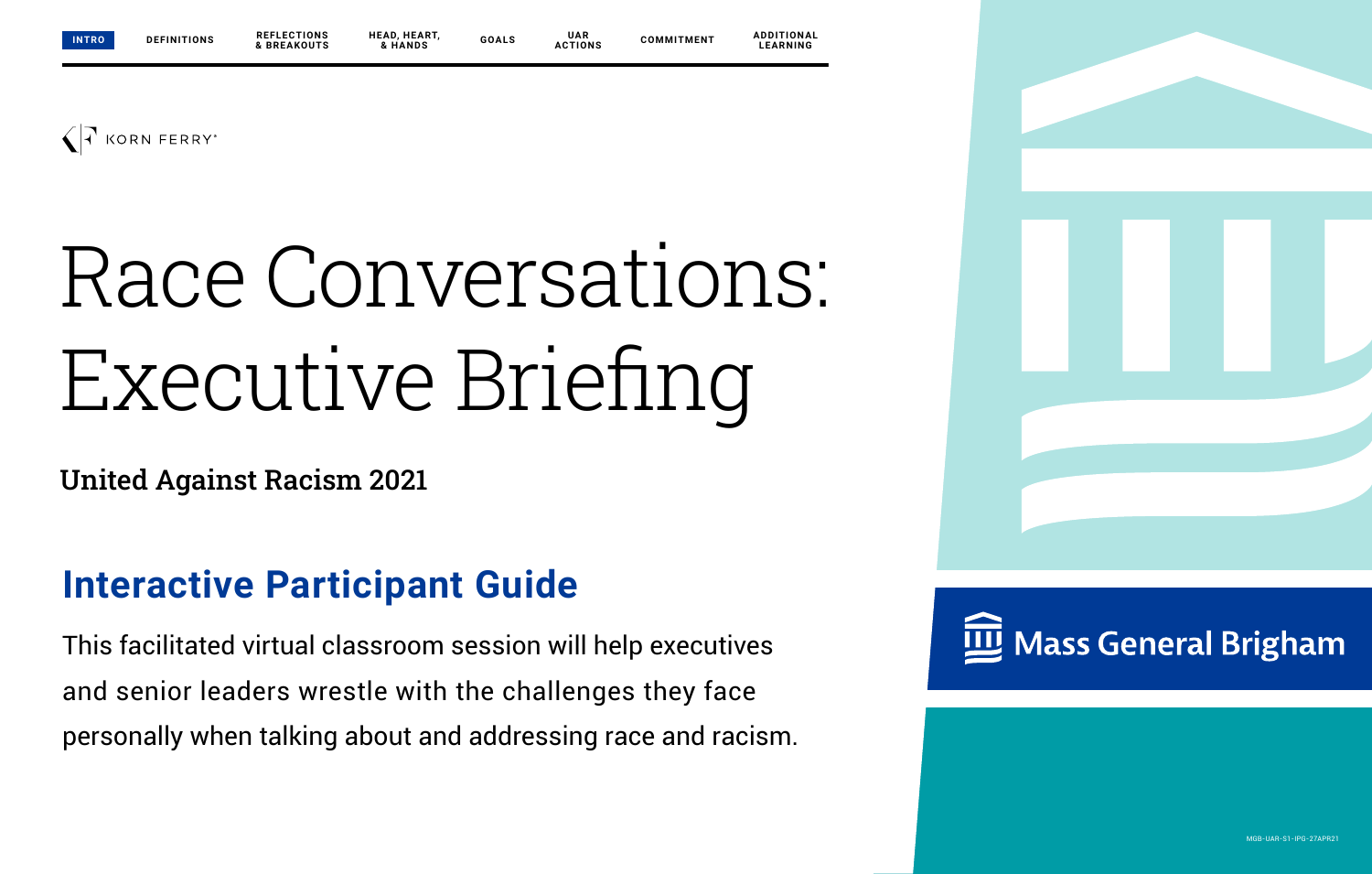## **Definitions**

**DEFINITIONS**

### **Diversity:**

Diversity includes all the ways that individuals and organizations are unique and different from each other. Mass General Brigham recognizes and celebrates the rich dimensions of diversity, whether these dimensions are inherent or acquired.

### **Equity:**

Organization Equity means that throughout Mass General Brigham everyone has a fair and just opportunity: hiring, promotions, development.

Health Equity means that everyone should have a fair opportunity to attain their full health potential and that no one should be disadvantaged from achieving this potential.

### **Inclusion:**

We acknowledge and engage differences in a deliberate and meaningful way with our employees and patients. We actively involve patients in their care and employees are heard, valued, and have an equal chance to contribute and grow.

|               |              | œ                               |                                      |                       |
|---------------|--------------|---------------------------------|--------------------------------------|-----------------------|
| <b>Racism</b> | Internalized | Interpersonal                   | <b>Institutional</b>                 | <b>Systemic</b>       |
| .             | せじょうしょう たいぶん | tria de la concelho de la facta | <b>Industrial Control of America</b> | massial latera a cons |



Health Center (SJPHC)



The expression of racism between individuals. These are interactions occurring between individuals that often take place in the form of harassing, racial slurs, or telling of racial jokes.

**Discriminatory** treatment, unfair policies and practices, and inequitable opportunities and impacts within organizations and institutions, based on race.

Racial bias across institutions and society over time. It's the cumulative and compounded effects of an array or factors such as public policies, institutional practices, cultural representations, and other norms that work in various, often reinforcing, ways to perpetuate

Underrepresented People of Color (URPoC): at Mass General Brigham, refers to African American/Blacks, Latinx, Asian/Pacific Islander and Native Americans/Indigenous People.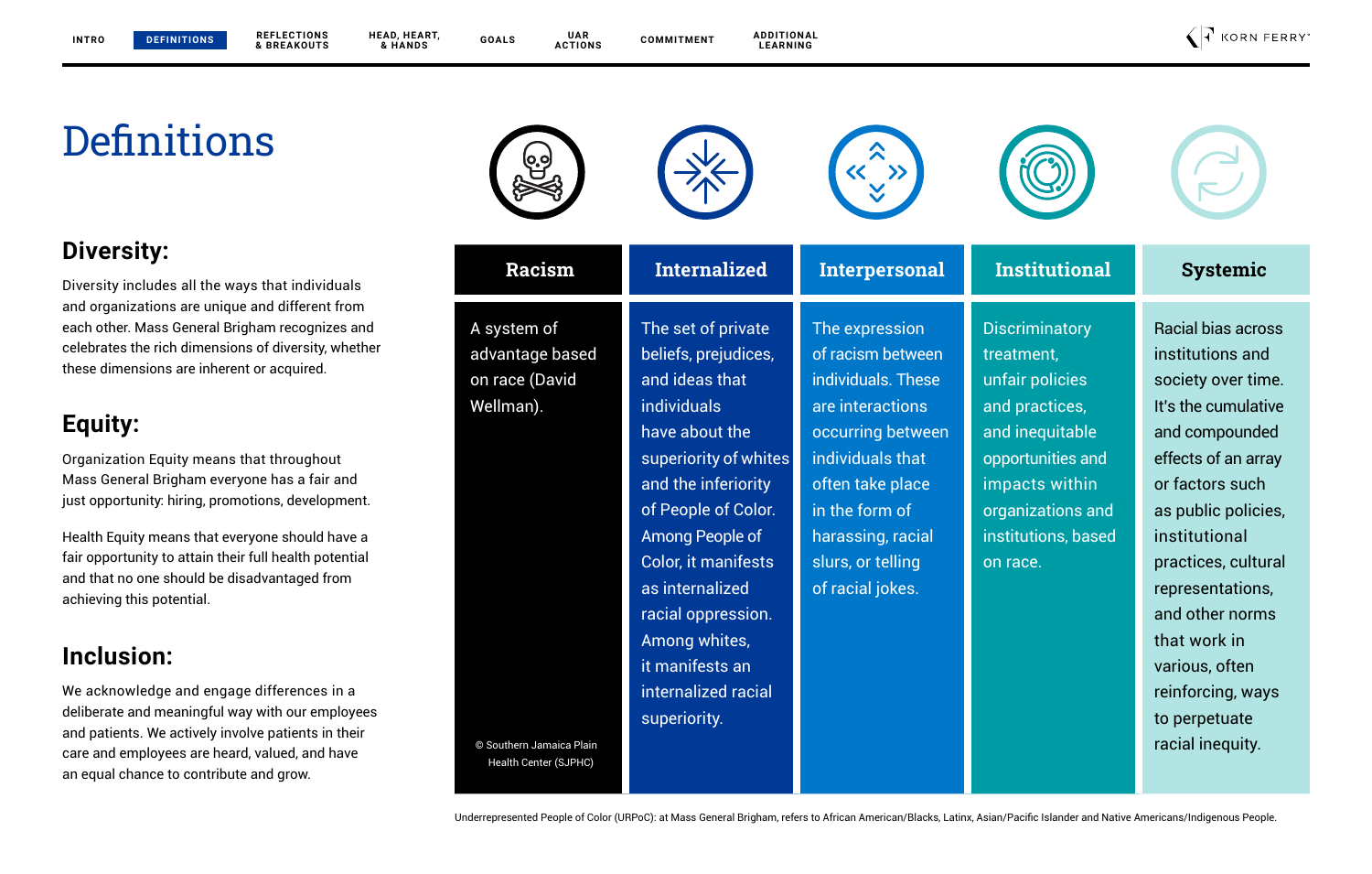### **Race Identity:**

What was that like for you to share your racial identity with the group?

| <b>RACE IDENTITY</b>  | <b>BLM</b> | <b>MGB BLM</b> | <b>DO YOU KNOW</b> |
|-----------------------|------------|----------------|--------------------|
|                       |            |                |                    |
| Individual reflection |            |                |                    |
|                       |            |                |                    |
|                       |            |                |                    |
|                       |            |                |                    |
|                       |            |                |                    |
|                       |            |                |                    |
|                       |            |                |                    |
|                       |            |                |                    |
|                       |            |                |                    |
|                       |            |                |                    |
|                       |            |                |                    |
|                       |            |                |                    |
|                       |            |                |                    |
|                       |            |                |                    |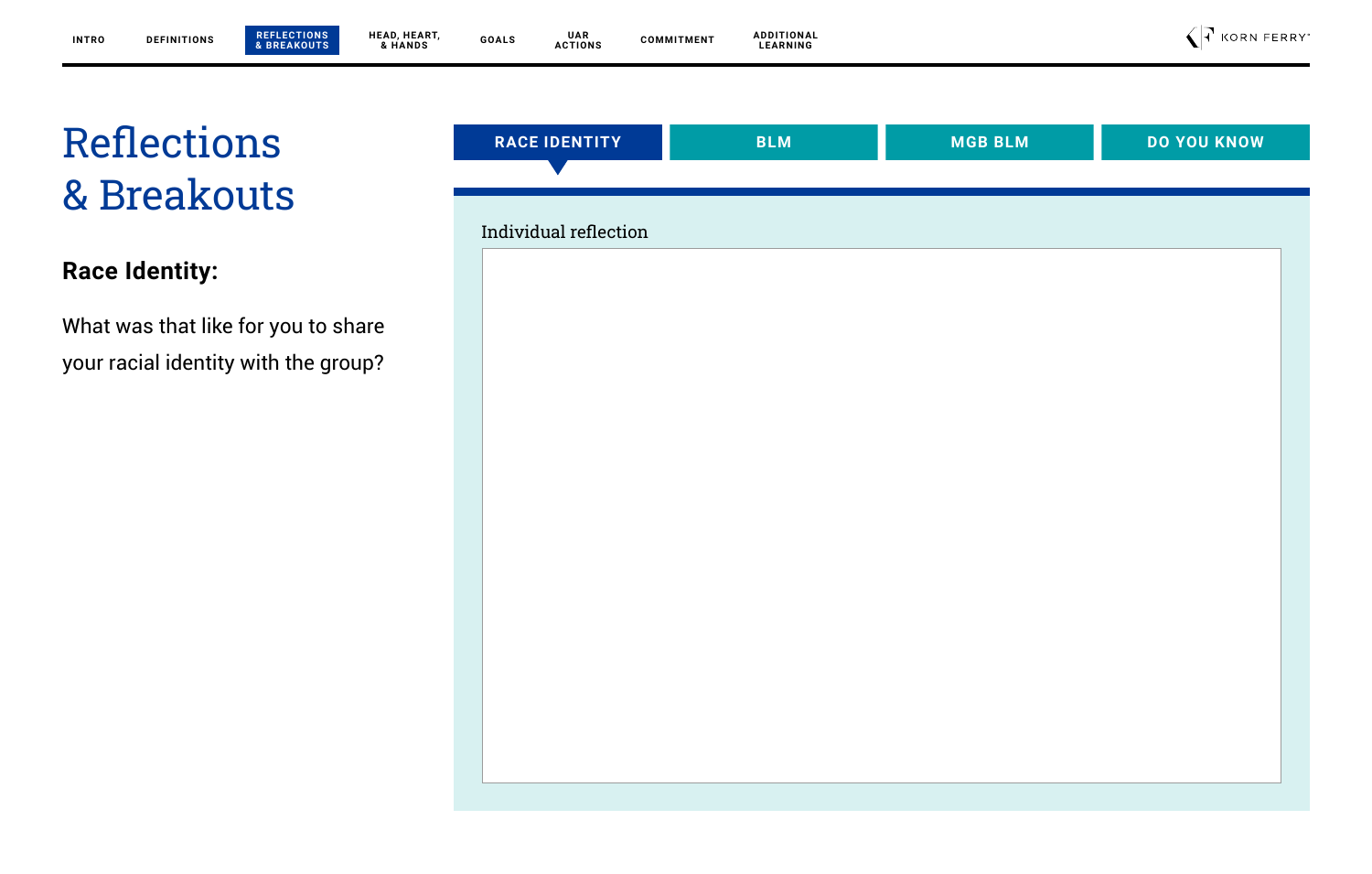**BLM:**

Take a moment to capture your initial thoughts feelings and emotions about Black Lives Matter.

| Individual reflection |  |  |
|-----------------------|--|--|
|                       |  |  |
|                       |  |  |
|                       |  |  |
|                       |  |  |
|                       |  |  |
|                       |  |  |
|                       |  |  |
|                       |  |  |
|                       |  |  |
| Debrief notes         |  |  |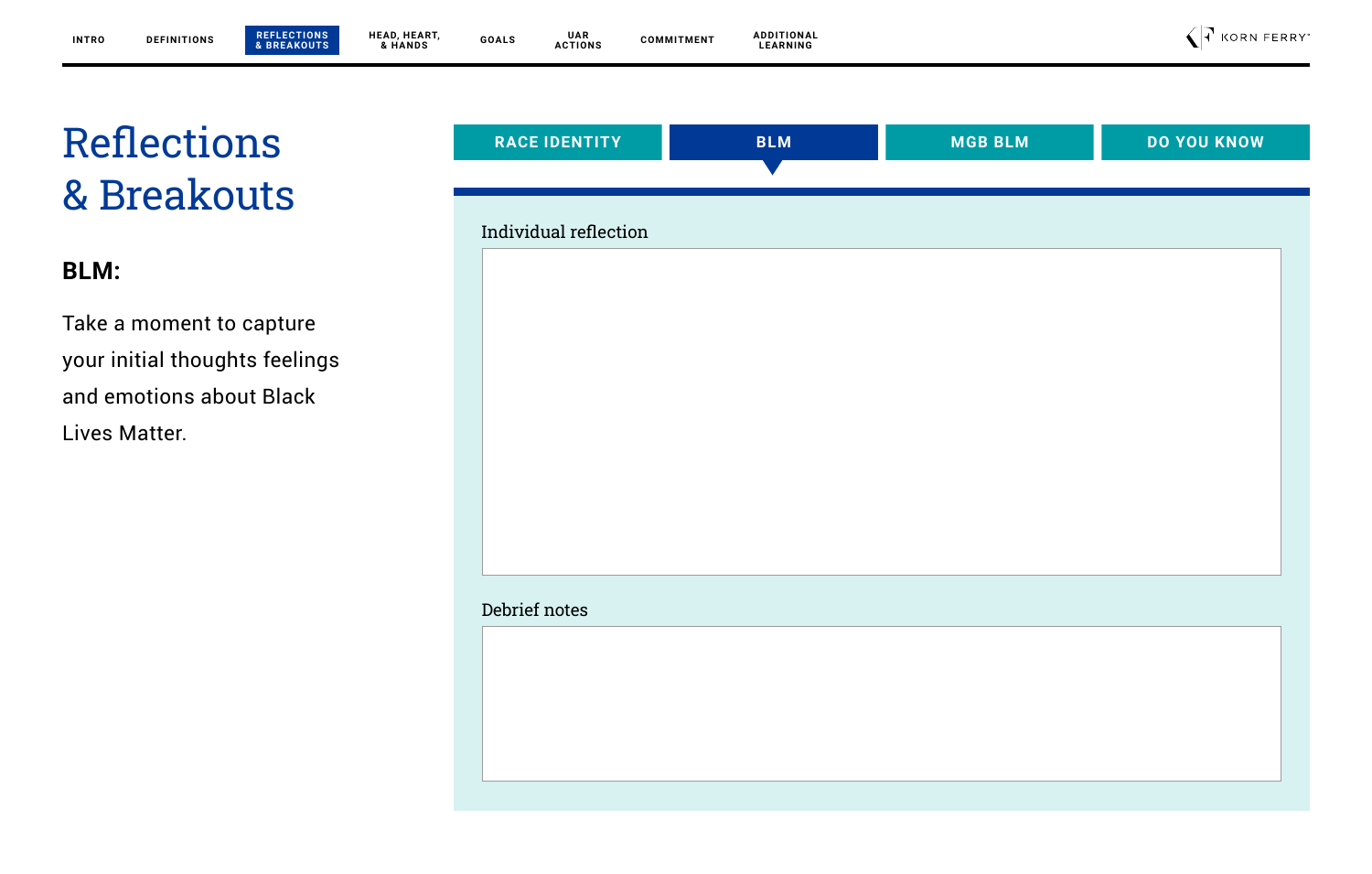### **MGB BLM:**

Personally, what does BLM mean to you? What are your feelings and reactions to the discussion around race and racism so far?

| <b>RACE IDENTITY</b>  | <b>BLM</b> | <b>MGB BLM</b> | <b>DO YOU KNOW</b> |
|-----------------------|------------|----------------|--------------------|
|                       |            |                |                    |
|                       |            |                |                    |
| Individual reflection |            |                |                    |
|                       |            |                |                    |
|                       |            |                |                    |
|                       |            |                |                    |
|                       |            |                |                    |
|                       |            |                |                    |
| <b>Breakout notes</b> |            |                |                    |
|                       |            |                |                    |
|                       |            |                |                    |
|                       |            |                |                    |
|                       |            |                |                    |
|                       |            |                |                    |
|                       |            |                |                    |
| Debrief notes         |            |                |                    |
|                       |            |                |                    |
|                       |            |                |                    |
|                       |            |                |                    |
|                       |            |                |                    |
|                       |            |                |                    |
|                       |            |                |                    |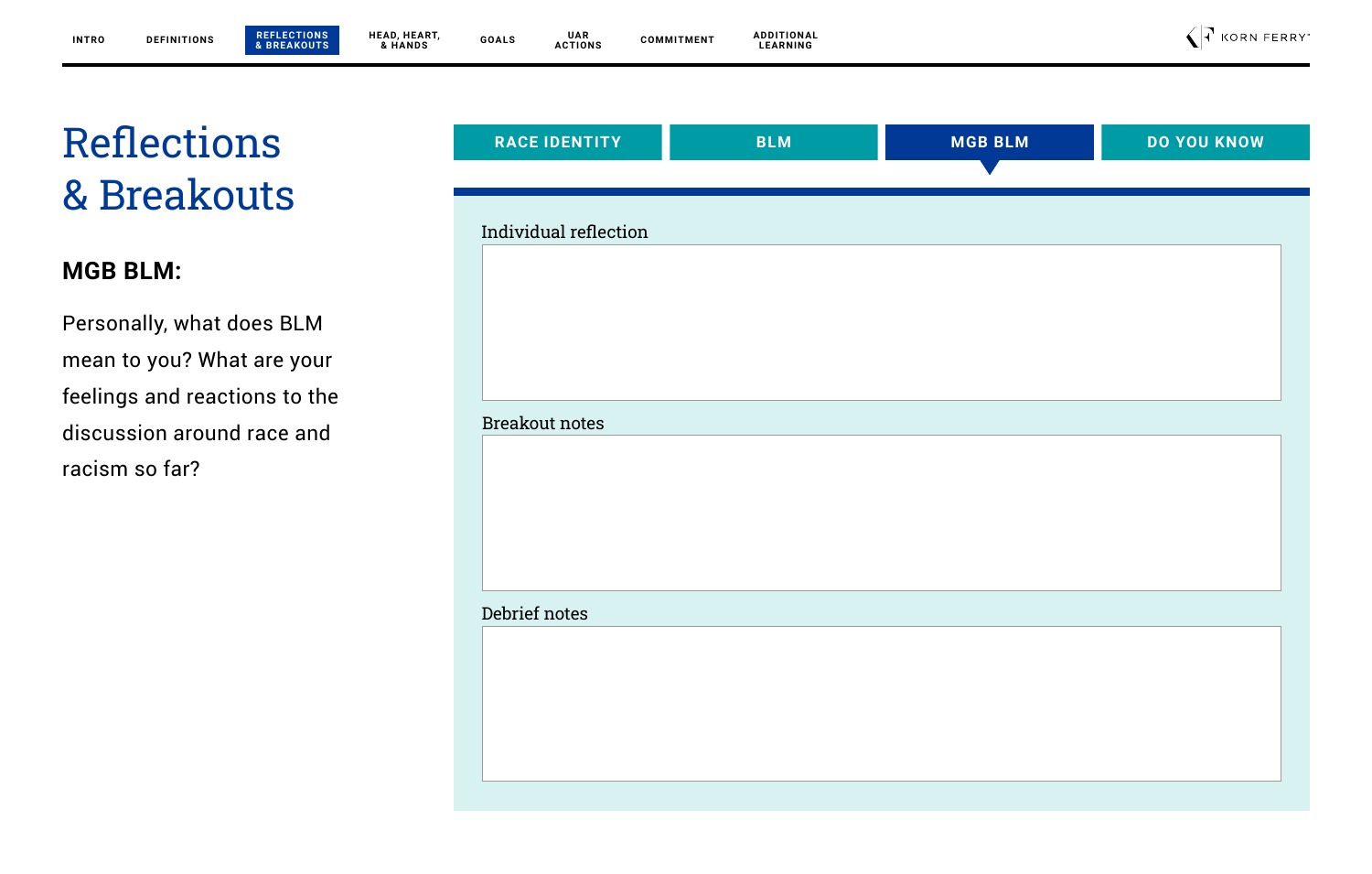### **Do You Know:**

Take a few minutes to write down your reactions, thoughts and feelings to the "Do You Know" video.

| <b>RACE IDENTITY</b>  | <b>BLM</b> | <b>MGB BLM</b> | <b>DO YOU KNOW</b> |
|-----------------------|------------|----------------|--------------------|
|                       |            |                |                    |
|                       |            |                |                    |
| Individual reflection |            |                |                    |
|                       |            |                |                    |
|                       |            |                |                    |
|                       |            |                |                    |
|                       |            |                |                    |
|                       |            |                |                    |
|                       |            |                |                    |
|                       |            |                |                    |
|                       |            |                |                    |
|                       |            |                |                    |
|                       |            |                |                    |
|                       |            |                |                    |
|                       |            |                |                    |
| Debrief notes         |            |                |                    |
|                       |            |                |                    |
|                       |            |                |                    |
|                       |            |                |                    |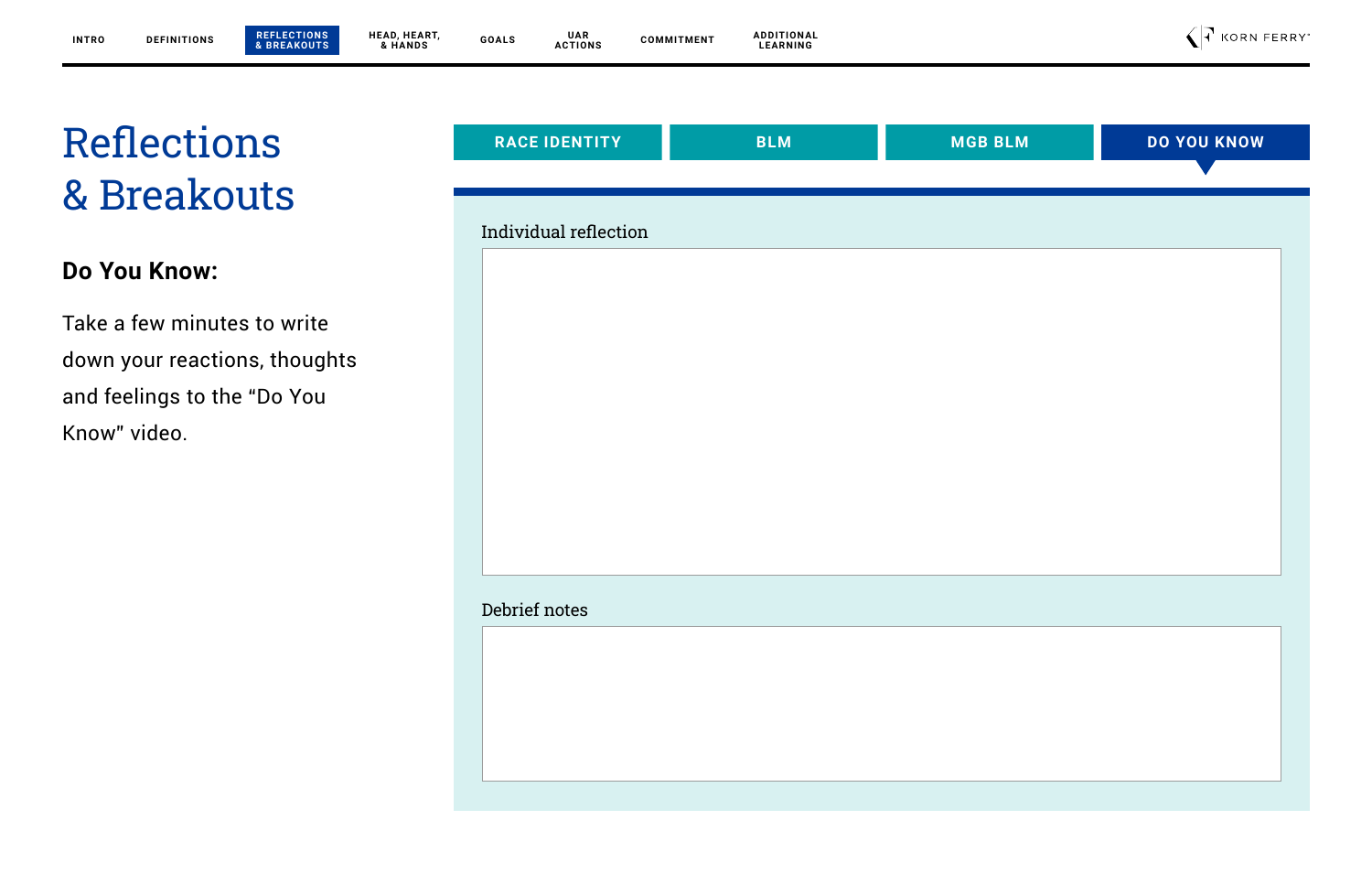**UAR ACTIONS**





 $\bigcap$  KORN FERRY

## Head, Heart & Hands **Heart (Feelings):**



- **•** What is your story of how racism adversely impacts you and people of color?
- **•** What does it mean to you? What does it mean to others targeted by racism?

### **Head (Thoughts):**

**•** What information demonstrates that people of color and white people are having different lived experiences within our organization as employees and patients?

### **Hands (Action):**

**•** How will you boldly and confidently be a better anti-racist leader who advances racial equity at Mass General Brigham?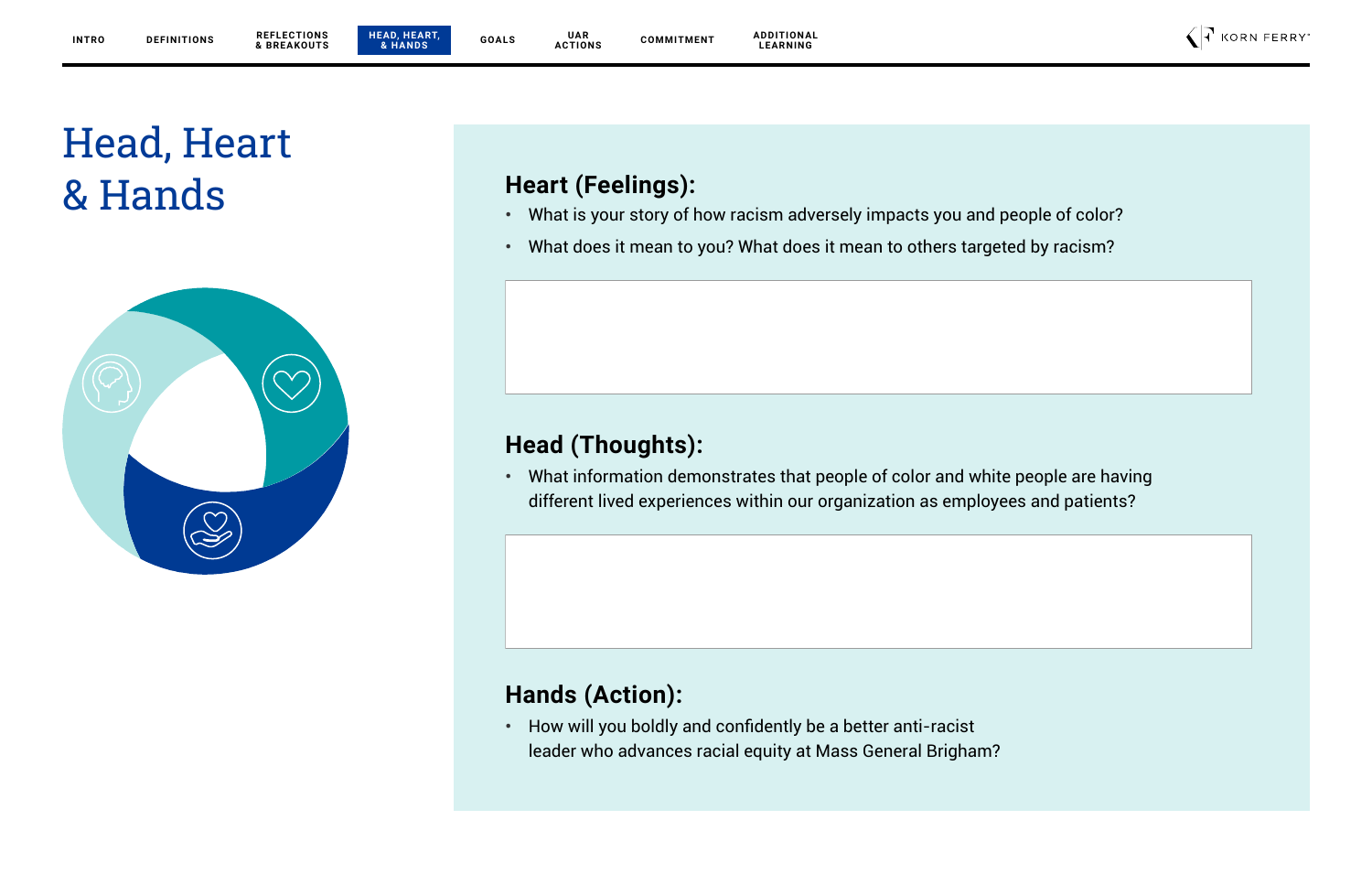**UAR ACTIONS** **ADDITIONAL LEARNING**

 $\bigcap$  KORN FERRY

## 2021 & 2022 Mass General Brigham System Goals – Measurement Discussion

| United Against Racism - Workplace Focus                                                                                                                                                                                                                   | <b>Year 1 Goal</b>                                                                                                                                               | <b>Year 2 Goal</b>                                                                               |
|-----------------------------------------------------------------------------------------------------------------------------------------------------------------------------------------------------------------------------------------------------------|------------------------------------------------------------------------------------------------------------------------------------------------------------------|--------------------------------------------------------------------------------------------------|
| For clinical and administrative leaders of people & teams<br>with a title of Director and above<br>Improve diversity of our leadership team<br>$\bullet$<br>(Clinical and administrative leaders of people & teams<br>with a title of Director and above) | Increase the diversity of the Directors<br>and above by 10%. (Specifically, URPOC:<br>Black, Latinx, or Native American hires)<br>Increase Board Diversity by 2% | Will update the Year 2 goal,<br>once the analysis is complete                                    |
| Ensure search committees are diverse<br>$\bullet$<br>(The approach for faculty searches will be finalized<br>in the next several weeks)                                                                                                                   | 33% women<br>33% ethnically/ racially diverse                                                                                                                    | 33% women<br>33% ethnically/racially diverse                                                     |
| Require final candidate pool is diverse                                                                                                                                                                                                                   | At least 1 candidate of the final<br>slate of candidates is Black, Latino,<br>or Native American                                                                 | At least 1 candidate of the final<br>slate of candidates is Black, Latino,<br>or Native American |
| Design and execute United Against Racism education<br>for senior 500 leaders and 78,000 employees                                                                                                                                                         | 80% of identified leaders<br>20% of Staff                                                                                                                        | 20% of identified leaders<br>80% remaining staff                                                 |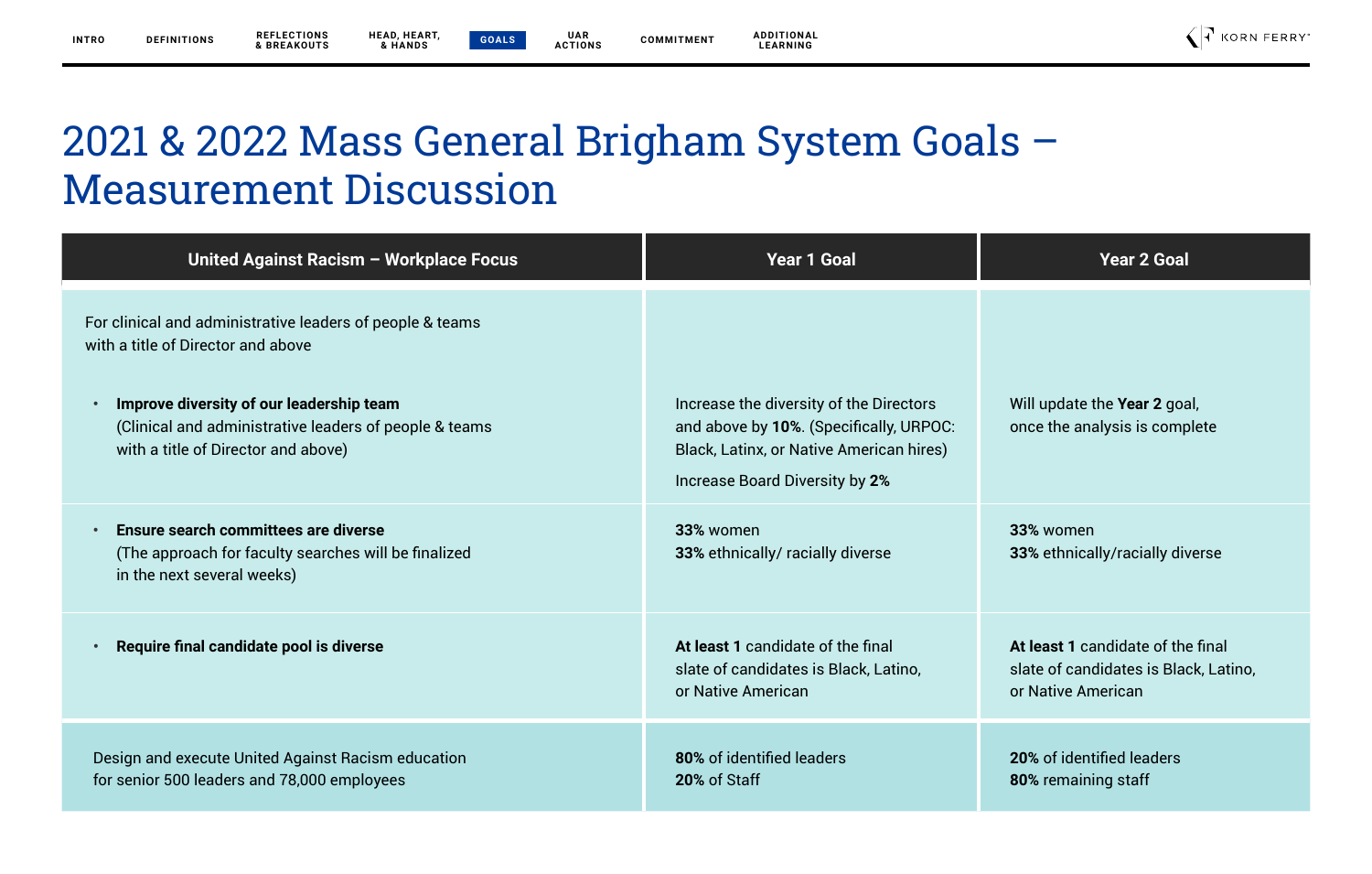**UAR ACTIONS**

**ADDITIONAL LEARNING**

## United Against Racism (UAR) Actions

Review the following accountability actions and select one to two that you would like to commit to on the Commitment tab.

### **Workforce Equity**

UAR Actions:

- **• HIRING:** Build relationships with URPOC to include on your Search Committees and Search Panels to recruit and hire diverse talent.
- **• DEMOGRAPHIC ANALYSIS:** Partner with your HRBP to do a demographic analysis of your workforce. Determine where URPOC are represented and underrepresented especially in management and leadership positions.
- **• PIPELINE DEVELOPMENT:** Establish an intentional process of talent management for people of color.
- **• CULTURE & CLIMATE:** 
	- Practice inclusive behaviors in meetings and interactions with others (see workbook) Molly Kairns-Perspective Taking.
	- Include URPOC in your decision-making processes.
- **• SYSTEMIC INTERVENTIONS:** Examine policies and practices that advance whiteness and disadvantage POC.

## **Community Health & Health Equity**

UAR Actions:

- **• EQUITY IN ALL PROGRAMS:** As you build new or evaluate existing programs and processes, examine what groups (e.g. racial/ethnic groups) are most disadvantaged or advantaged? Are all individuals able to access and achieve good outcomes as a result of this program?
- **• PATIENT AND COMMUNITY INPUT:** As you build new or evaluate existing programs and processes, are stakeholders from different racial/ ethnic or community groups meaningfully involved in the development of the proposal?
- **• ANALYTICS:** Develop and monitor key metrics stratified by race and other domains of equity.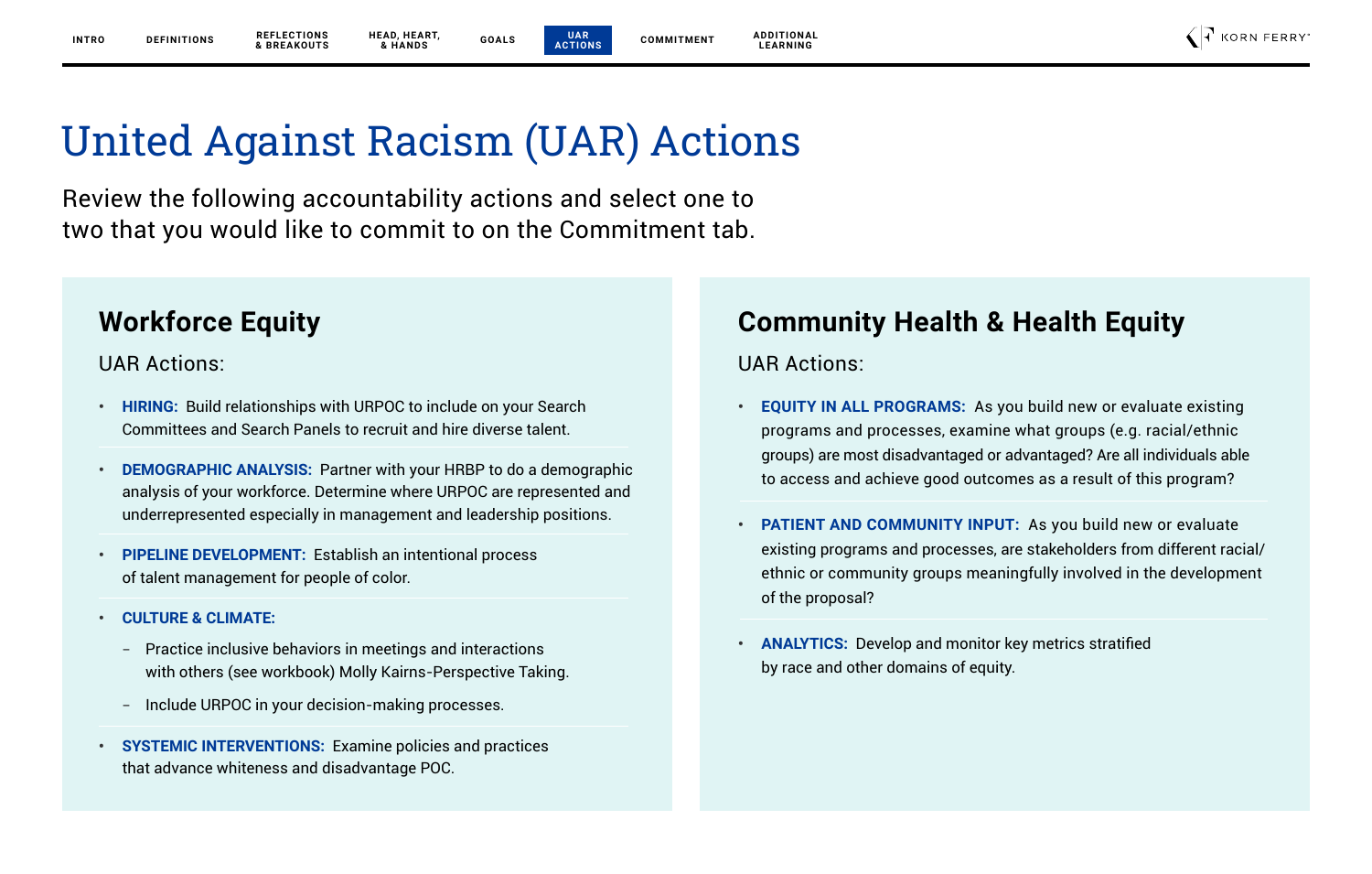### **ADDITIONAL LEARNING**

## Commitment

What bold and intentional actions will you take to be a better anti-racist leader?

|                                                                                                                                                       | Enter 1-2 accountability actions below |
|-------------------------------------------------------------------------------------------------------------------------------------------------------|----------------------------------------|
| Leadership<br>Responsibility<br>What is your Leadership<br>Responsibility?                                                                            |                                        |
| Accountability<br>How will you know that you are<br>accomplishing your commitment<br>and being successful? How will you<br>keep yourself accountable? |                                        |
| Commitment<br>What daily commitments can you<br>make to promote racial equity?                                                                        |                                        |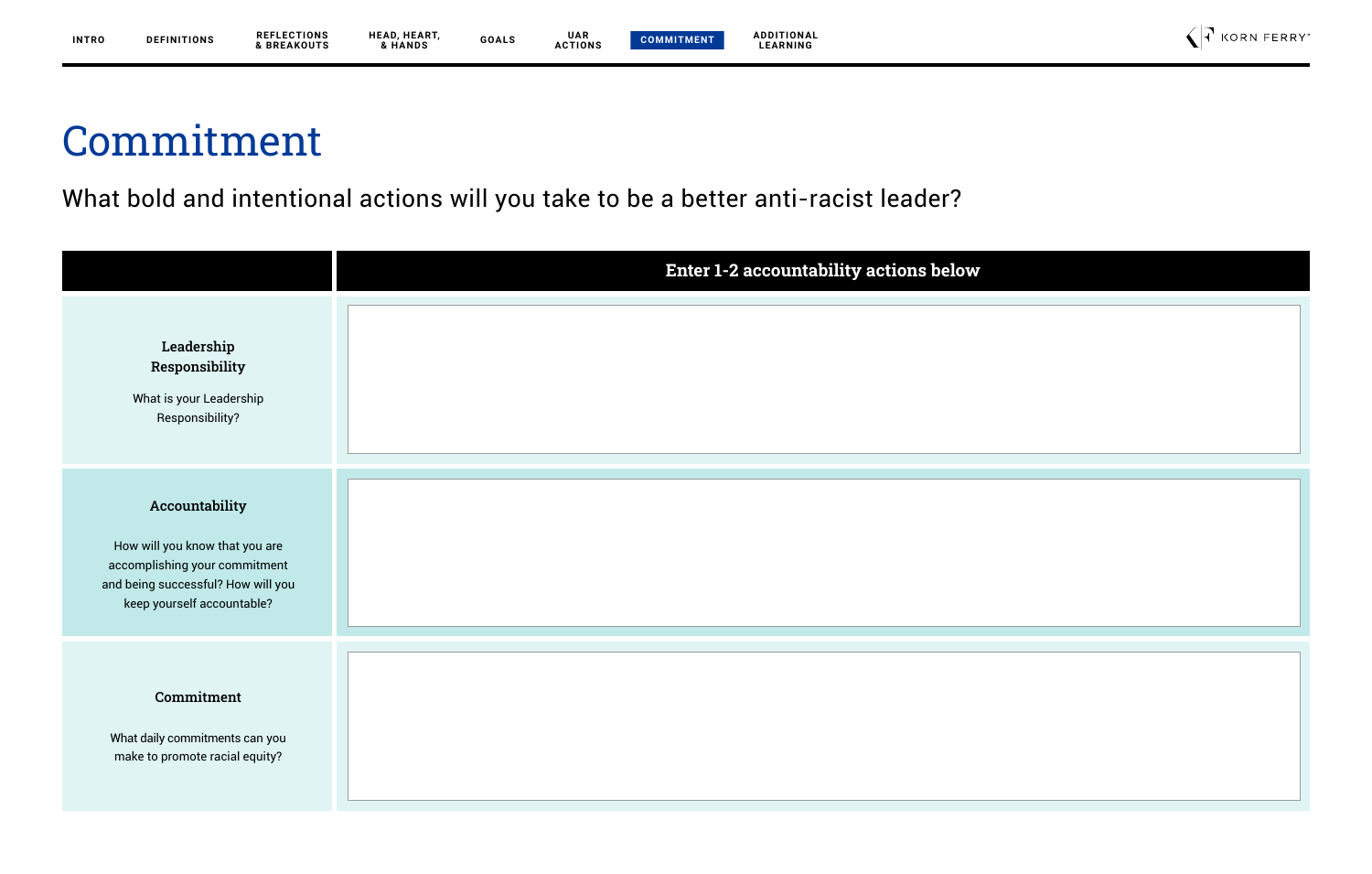**ACTIONS**

**ADDITIONAL LEARNING**

H KORN FERRY

## Additional Resources to Support UAR Goal Attainment

**UAR**

Continue your learning and encourage your team members to participate in the required courses below along with the UAR Open Enrollment courses.

**Inclusive Workplace Education** Educational opportunities for our Mass General Brigham Workforce

- **•** DE&I Steppingstones.
- **•** Ending Racism: Everyone's Responsibility.
- **•** Common Ground.

Pathways to increase diversity in our Mass General Brigham director level and above leadership positions:

### **Diverse and Inclusive Hiring**

Introducing new Search Panel & Committee Processes, Behavior-Based Interviewing along finalist guidelines.

**Diversifying Leadership: Pipeline Development and Promotion**  Mass General Brigham Talent Management processes to identify, develop, promote and diversify leadership.